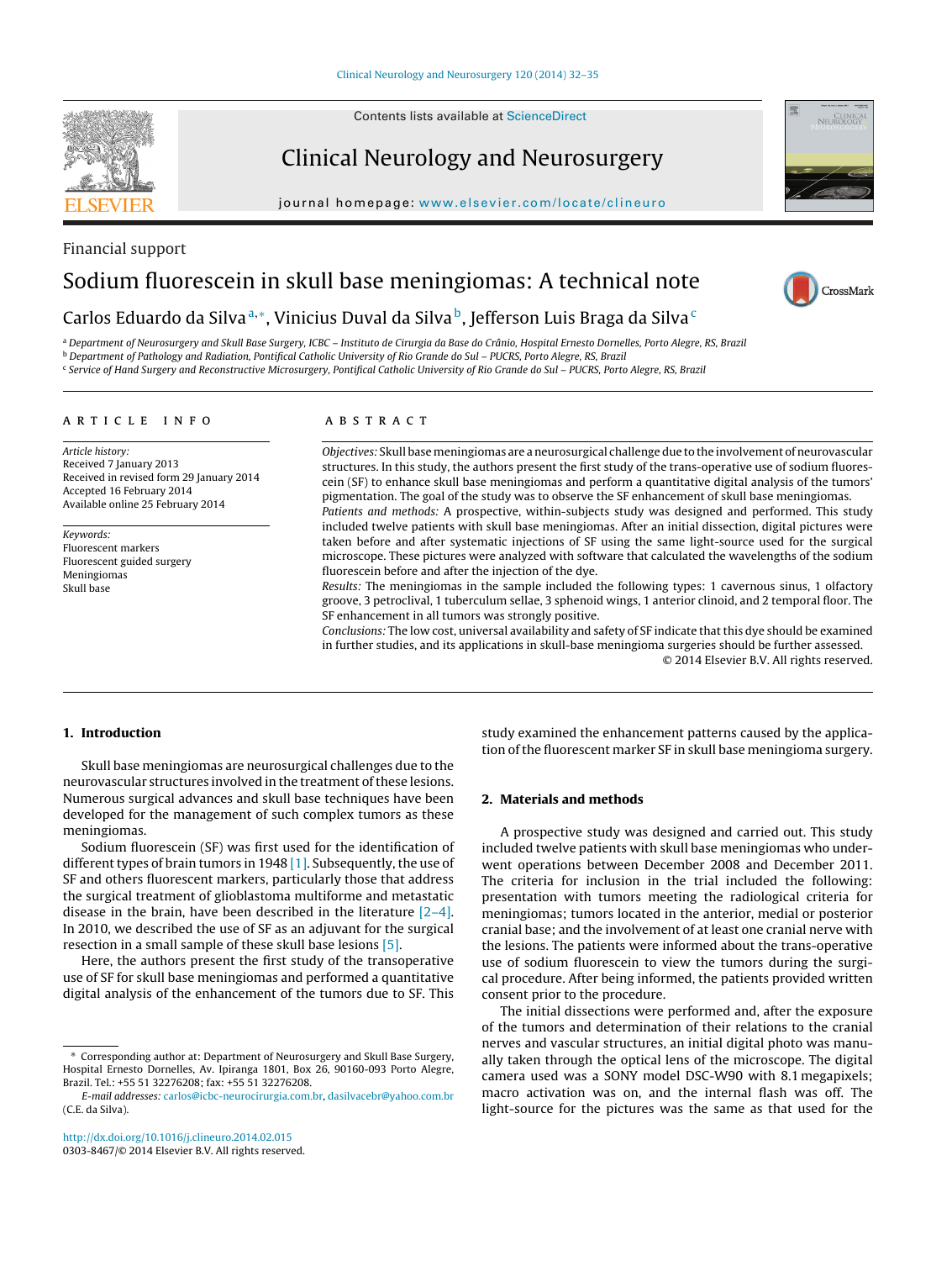<span id="page-1-0"></span>microscope, and the captured images were visualized by the surgeon without the use of any special filters.

A dose of 1 g of 20% SF was injected into a peripheral vein. The second picture was obtained 10 min after SF injection using the same technique described above.

The pictures were saved in JPEG format with minimal compression and divided into pre- and post-SF injection image groups. The images were analyzed with the Image-Pro Plus 4.5.1 program (Media Cybernetics, Silver Spring, MD, USA). First, the SF postinjection image was submitted to the program for analysis. The area of interest was defined using a rectangular frame around the tumor and neurovascular structures. The manual selection of colors was performed using level 4 sensitivity (range: 1–5). The color red was defined to highlight the wavelength (WL) of the sodium fluorescein in the picture. Next, the area of SF enhancement was saved, and the program calculated the total area of the picture that exhibited the SF wavelength. The absolute value obtained by this statistical analysis of the program was then saved in an Excel (Microsoft Redmond, WA, USA) spreadsheet. Subsequently, the SF pre-injection image from the same case was analyzed. The same rectangular frames were applied around the tumor and neurovascular structures without SF. The specific SF wavelength of the post-injection picture recorded by the program was applied to the same selected area of the pre-injection picture and then the program calculated the area that exhibited the SF wave length. The data were saved in the Excel database for statistical analyses.

The non-parametric Wilcoxon test was used for the statistical analyses, which compared the SF wavelength values obtained from the pre- and post-injection pictures.

#### **Table 1**

The values measured by the IMAGE PRO PLUS program of the area with the correspondent wave length of the SF.

| Meningiomas by site. | Pre-SF inj. wave length | Post-SF inj. wave length |
|----------------------|-------------------------|--------------------------|
| Cavernous sinus      | 1009                    | 109.576                  |
| Olfactory groove     | 232                     | 1776                     |
| Petroclival          | 29.343                  | 287.548                  |
| Petroclival 2        | 40.287                  | 64.670                   |
| Petroclival 3        | 0.37                    | 21.60                    |
| Tuberculum sellae    | 66.882                  | 366.531                  |
| Sphenoid wing 1      | 33.989                  | 687.244                  |
| Sphenoid wing 2      | 91.692                  | 141.215                  |
| Sphenoid wing 3      | 6496                    | 22.373                   |
| Clinoidal            | 5243                    | 114.175                  |
| Temporal fossa 1     | 25                      | 1555                     |
| Temporal fossa 2     | 31.988                  | 45.041                   |

 $P = 0.002$ .

## **3. Results**

The group of twelve meningiomas was composed of the following types of tumors: 1 cavernous sinus, 1 olfactory groove, 3 petroclival, 1 tuberculumsellae, 3 sphenoid wing, 1 anterior clinoid, and 2 temporal floor.

Table 1 presents the areas with SF wavelengths as measured by the Image-Pro Plus program.

Figs. 1 and 2 illustrate four examples of the clinical effects observed under the surgical microscope.

[Fig.](#page-2-0) 3 shows the effects of the SF injections on the capture of SF WL via both pre- and post-injection measures. The non-parametric Wilcoxon test resulted in  $P = 0.002$ .



Fig. 1. A - Tuberculum sellae tumor, pre-SF injection. B - Tuberculum sellae tumor, post-SF injection. C - Olfactory groove tumor, pre-SF injection. D - Olfactory groove tumor, post-SF injection. TU – tumor. ON – optic nerve. OLF – olfactory nerve.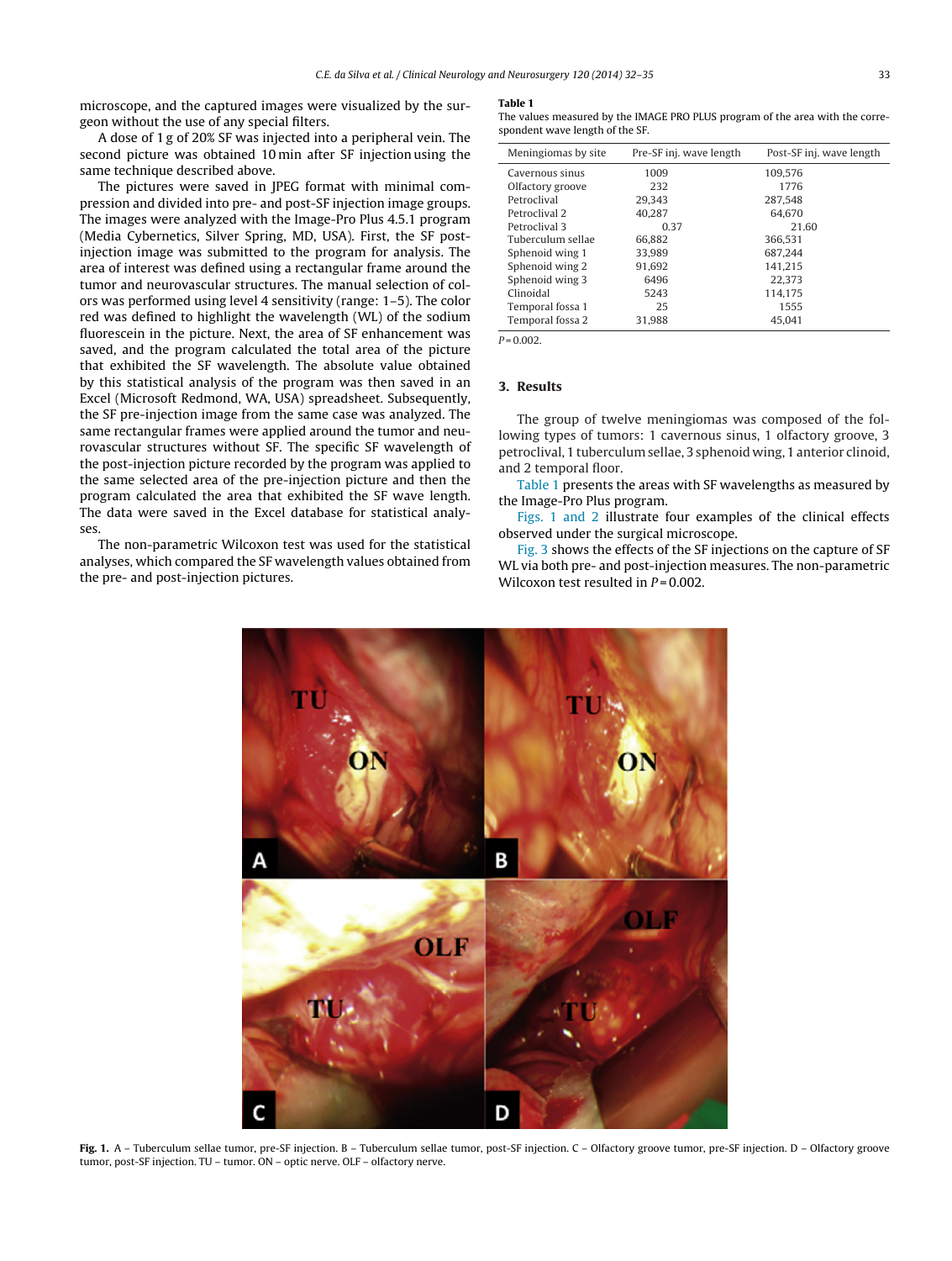<span id="page-2-0"></span>

**Fig. 2.** A – Left cavernous sinus tumor, pre-SF injection. B – Left cavernous sinus tumor, post SF injection. C – Right anterior clinoid tumor, pre-SF injection. D – Right anterior clinoid tumor, post-SF injection. TU – tumor. ON – optic nerve.

#### **4. Discussion**

Moore et al. first investigated the use of sodium fluorescein in neurosurgery in 1948 [\[1\].](#page-3-0) Several authors have tested the applicability of SF to the surgical removal of glioblastoma multiformes



**Fig. 3.** SF wavelengths pre- and post-SF injection. CS: cavernous sinus; OG: olfactory groove; PC: petroclival; PC2: petroclival 2; PC3: petroclival 3; TS: tuberculum sellae; SW: sphenoid wing; SW2: sphenoid wing 2; SW3: sphenoid wing 3; CLI: clinoidal; TS: temporal fossa; TS2: temporal fossa 2.

and metastatic brain tumors  $[2-4]$ . Other fluorescent markers, such as 5-ALA, have been used as important tools for improving tumor resections [\[6\].](#page-3-0) Skull base tumors involve critical neural and vascular structures in the majority of cases. Meningiomas are the most frequently found tumor lesion in the base of the cranium. Advances in surgical techniques have progressively improved the resectioning of such cases [\[7–20,1,21–29\].](#page-3-0) However, the morbidities associated with dissections around the cranial nerves and arterial and venous vessels remain a constant concern during the surgical management of skull base meningiomas [\[7–17,20,24,27,28\].](#page-3-0)

The application of sodium fluorescein during cranial base meningioma surgery can be likened to an extension of a previous study that used SF for skull base tumors  $[5]$ . In this study, the clinical effect of enhancing the skull base tumors with SF was found to be strongly positive. In the initial group of 6 tumors, three patients presented with meningiomas. Therefore, these findings suggested that this group of lesions may have been strongly enhanced by SF and provided the motivation for further investigation of an expanded version of this hypothesis that included skull base meningiomas.

In the present study, no special filters were applied to the surgical microscope. Using only a standard white-light microscope, the enhanced illumination of the tumors was made obvious by the yellow pigmentation that was present after the injection of SF; thus, the injection of SF produced an evident and important effect [\(Figs.](#page-1-0) 1 and 2). The tumors examined showed marked enhancement by gadolinium on MRIs, and this finding could provide an explanation for the strong capture of SF by the meningiomas because disruption of the BBB plays a role in the gadolinium enhancement of tumors on MRI [\[5\].](#page-3-0)

The simple arithmetical sums of the areas of the SF WLs calculated by the software varied widely; this finding was possibly the